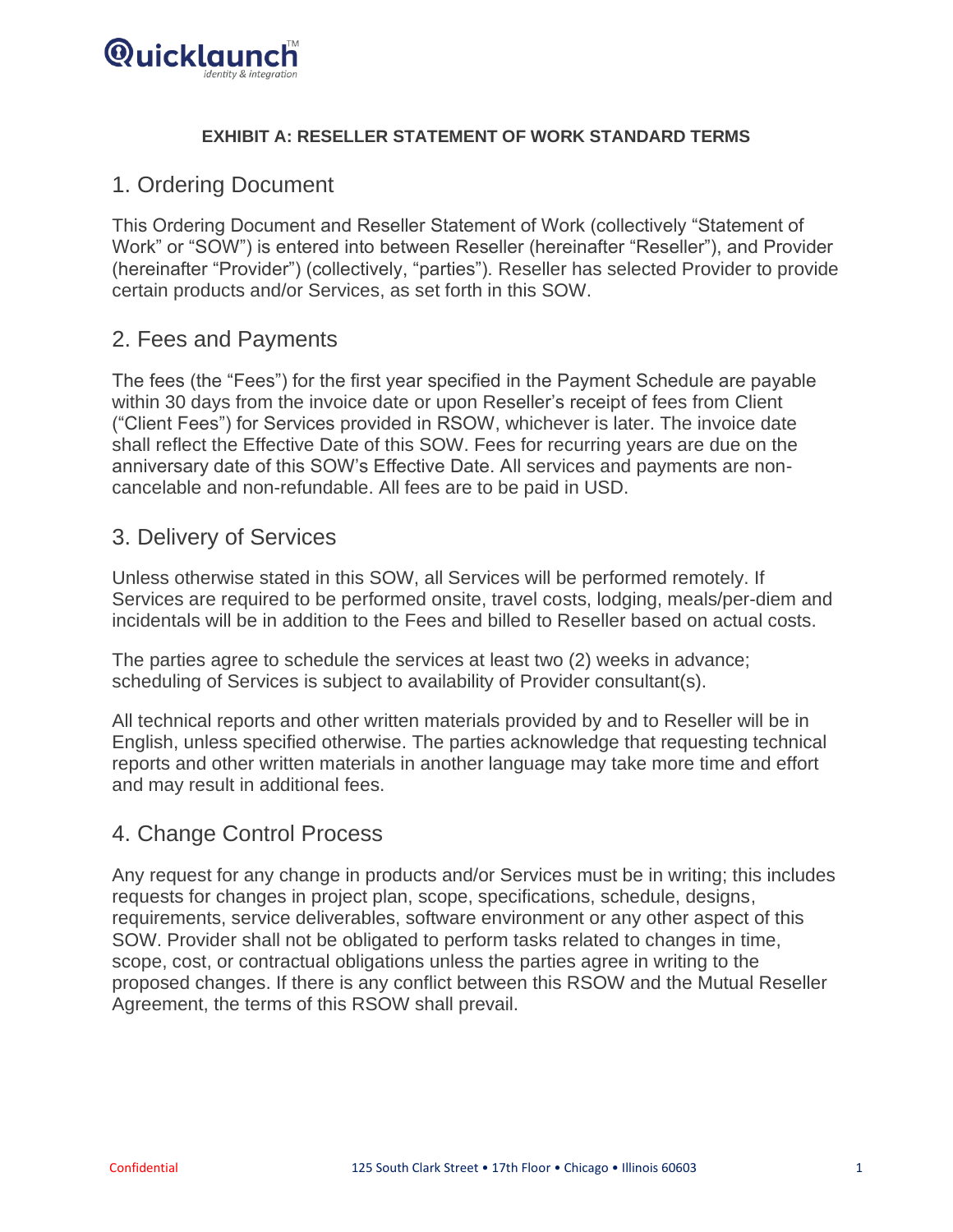

# 5. Term and Language

The Services shall commence on the Effective Date of the SOW. The Initial Term and Renewal Terms of the Services shall be as listed in the SOW.

Any Services remaining at the expiration of the Initial Term or Renewal Term shall be forfeited; at the end of the Initial Term or Renewal Term, as applicable, Reseller and Provider shall have no further obligation in respect of such Services.

This RSOW is subject to termination by Reseller (i) if Reseller Client terminates its SOW with Reseller for RSOW Services ("RSOW Termination"); or upon Provider's failure to maintain Uptime (as defined in Section 6 below); or (ii) upon ninety (90) day written notice to Provider ("RSOW Termination"). In the case of an RSOW Termination due to termination by Reseller Client, Reseller will notify Provider in writing within 2 (two) weeks of receiving a termination notice from Reseller Client and specify the effective date of termination ("RSOW Termination Date"). In the case of RSOW Termination, Reseller will be obligated to pay Provider prorated Fees for Services provided until RSOW Termination Date ("RSOW Termination Fees") and Provider will be obligated to provide Services until RSOW Termination Date. Following the payment of any RSOW Termination Fee, Reseller will not be obligated to pay any Fees from the RSOW Termination Date through to the remainder of the Initial Term or Renewal Term; and Provider will not be obligated to provide Services from the RSOW Termination Date through to the remainder of the Initial Term or Renewal Term.

## 6. Services Agreement

The parties acknowledge that Provider's ability to perform the services and any estimate related depends upon the following project assumptions and Reseller's fulfillment of the following obligations:

(i) Uptime - Provider commits to 99.99% uptime ("Uptime") to Reseller for Services as per the following table:

SLA level of 99.99 % uptime/availability results in the following periods of allowed downtime/unavailability: Daily: 8s Weekly: 1m 0s Monthly: 4m 22s Yearly: 52m 35s

Provider's failure to fulfill Uptime will be considered a material breach of the Mutual Reseller Agreement and subject to Termination for Cause as per section 8.3 of the Mutual Reseller Agreement without requiring Reseller to provide written notice of breach and whereas three (3) incidents of Uptime breach within a calendar year ("Uptime Breach") can allow Reseller to incite its rights as per RSOW Termination with RSOW Termination Date effective from the date of the third incident of Uptime breach. Uptime Breach and